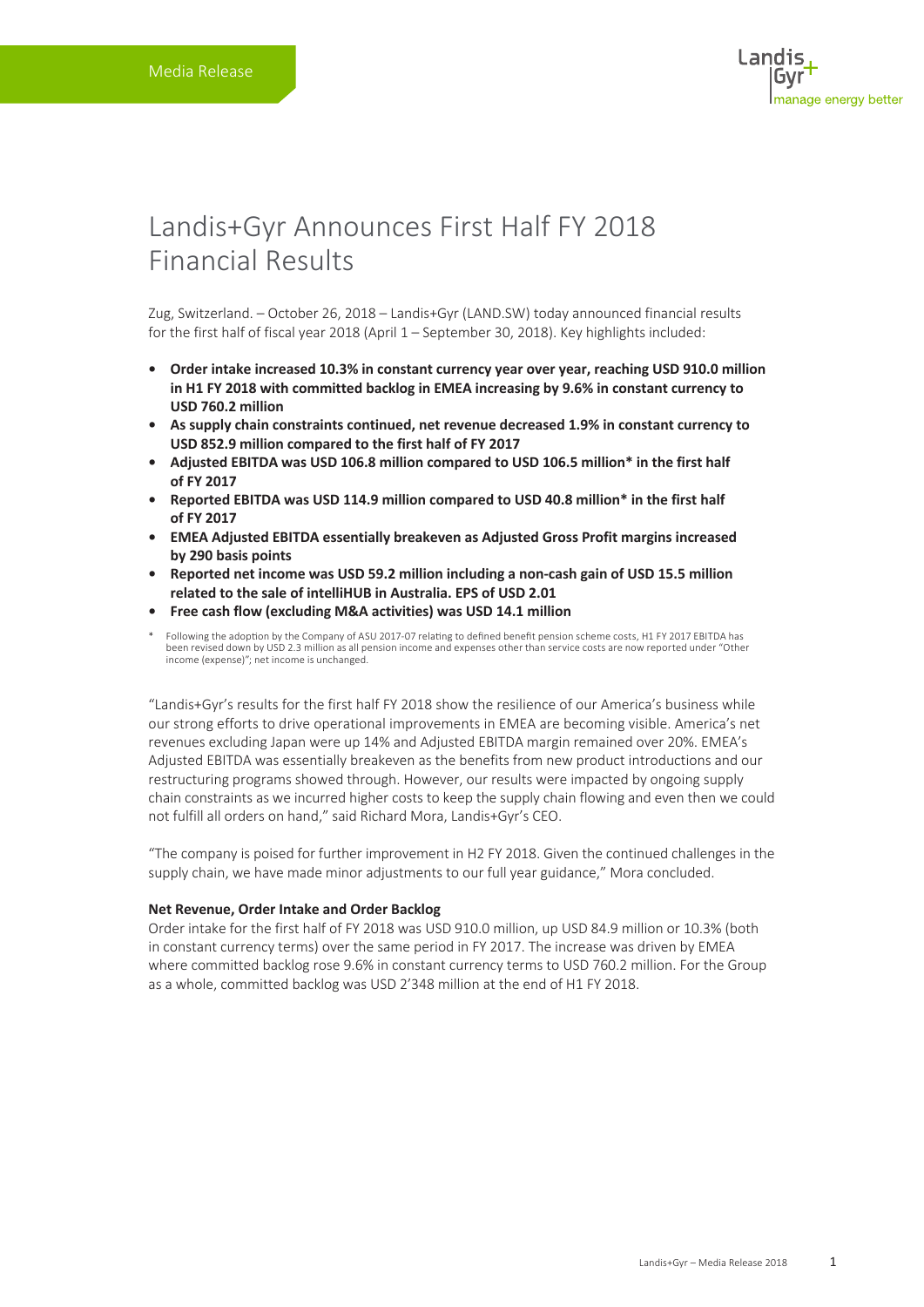In H1 FY 2018, net revenue for the group reached USD 852.9 million compared to USD 865.6 million in H1 FY 2017, a decrease of 1.5% (or 1.9% in constant currency terms). Revenue was negatively impacted by industry wide supply chain constraints, as the company experienced shortages of certain electronic components. As a result, Landis+Gyr deferred shipment of about USD 20 million worth of customer orders on hand.

Net revenue per segment was as follows (in USD millions, except where indicated):

| Segment      | H1 FY 2018 | H1 FY 2017 | <b>Percentage Change</b> | Percentage change in<br>constant currencies |
|--------------|------------|------------|--------------------------|---------------------------------------------|
| Americas     | 497.5      | 475.2      | 4.7%                     | 5.6%                                        |
| <b>EMEA</b>  | 291.6      | 320.7      | $(9.1\%)$                | (11.6%)                                     |
| Asia Pacific | 63.8       | 69.7       | (8.5%)                   | $(6.6\%)$                                   |
| Group        | 852.9      | 865.6      | (1.5%)                   | $(1.9\%)$                                   |

In the Americas region, strong H1 FY 2018 sales growth in North America offset a significant reduction in Japan's year over year revenues. EMEA experienced lower net revenues compared to last year. In addition to supply chain constraint impacts, the region experienced lower demand in some AMI markets, including a temporary slowdown in the UK as the market prepares for the transition to a new generation of meters, SMETS2, which will start in December 2018, and in Spain, as a project rolled off.

### **Adjusted Gross Profit**

Adjusted Gross Profit for the reporting period was USD 291.9 million, a decrease of USD 12.5 million from USD 304.4 million in the first half of FY 2017. In total during H1 FY 2018 Landis+Gyr booked USD 12.1 million (approximately 140 basis points of gross profit impact) in incremental costs associated with supply chain constraints. A reconciliation between Gross Profit and Adjusted Gross Profit can be found in the Supplemental Reconciliations and Definitions section of the Half Year Report 2018.

The Adjusted Gross Profit by segment was as follows (in USD millions, except where indicated):

| Segment      | H1 FY 2018 | H1 FY 2018<br>Percentage | H1 FY 2017 | H1 FY 2017<br>Percentage |
|--------------|------------|--------------------------|------------|--------------------------|
| Americas     | 198.0      | 39.8%                    | 208.5      | 43.9%                    |
| <b>EMEA</b>  | 81.0       | 27.8%                    | 79.8       | 24.9%                    |
| Asia Pacific | 12.8       | 20.1%                    | 15.0       | 21.5%                    |
| Eliminations | 0.1        |                          | 1.1        |                          |
| Group        | 291.9      | 34.2%                    | 304.4      | 35.2%                    |

## **Adjusted Operating Expenses**

Adjusted Operating Expenses for the reporting period were USD 185.2 million, a decrease of USD 12.6 million year over year due to further positive impacts of Project Phoenix in EMEA and expense control in other regions. In H1 FY 2018 adjusted research and development (R&D) spending was USD 76.4 million or 9.0% of revenue. A reconciliation between Operating Expenses and Adjusted Operating Expenses can be found in the Supplemental Reconciliations and Definitions section of the Half Year Report 2018.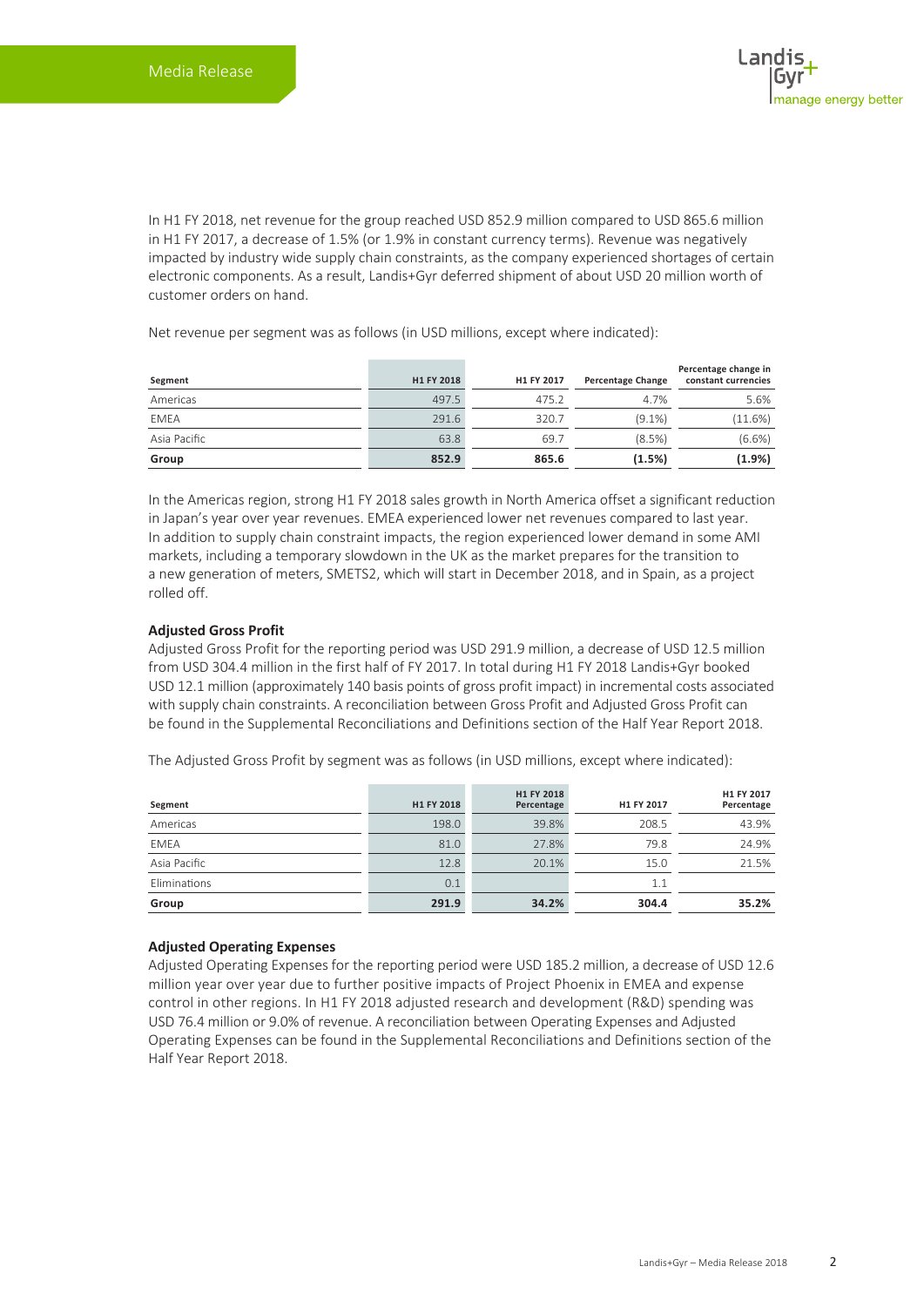In H1 FY 2018, Landis+Gyr had two major cost reduction programs underway in EMEA. Project Phoenix aimed at reducing the cost base by closing certain offices, unifying various back office functions and improving productivity in all functions. Phoenix is now delivering USD 20 million of annualized savings and the program is complete having reached its target. The second program, Project Lightfoot, is aimed at bundling and in part outsourcing manufacturing activities to enhance production efficiencies, lower supply chain costs and further reduce capital intensity. Lightfoot is on track and by the end of FY 2020 is expected to achieve USD 25 million of annual savings, versus USD 20 million as initially planned, relative to the cost base at the time of the IPO.

#### **Adjusted and Reported EBITDA**

First half FY 2018 Adjusted EBITDA was USD 106.8 million, compared to USD 106.5 million in the first half of FY 2017. Asia Pacific and EMEA saw improved results while Americas posted reduced Adjusted EBITDA results compared to the first half of FY 2017.

| Segment               | H1 FY 2018 | H1 FY 2018<br>Percentage of<br>net revenue | H1 FY 2017 | H1 FY 2017<br>Percentage of<br>net revenue |
|-----------------------|------------|--------------------------------------------|------------|--------------------------------------------|
| Americas              | 102.2      | 20.5%                                      | 105.9      | 22.3%                                      |
| <b>EMEA</b>           | (0.4)      | $(0.1\%)$                                  | (3.9)      | (1.2%)                                     |
| Asia Pacific          | (3.6)      | (5.6%)                                     | (5.5)      | $(7.9\%)$                                  |
| Corporate unallocated | 8.6        | N/A                                        | 10.0       | N/A                                        |
| Group                 | 106.8      | 12.5%                                      | 106.5      | 12.3%                                      |

The Adjusted EBITDA by segment was as follows (in USD millions, except where indicated):

The adjustments made to bridge between the EBITDA reported in the Group's financial statements and Adjusted EBITDA are as follows (in USD millions):

|                                      | H1 FY 2018 | H1 FY 2017 |
|--------------------------------------|------------|------------|
| <b>Reported EBITDA*</b>              | 114.9      | 40.8       |
| Adjustments                          |            |            |
| <b>Restructuring Charges</b>         | 2.6        | 8.1        |
| <b>Exceptional Warranty Expenses</b> | 0.6        | 2.4        |
| Normalized Warranty Expenses         | (11.3)     | 30.3       |
| Special Items                        |            | 24.8       |
| <b>Adjusted EBITDA*</b>              | 106.8      | 106.5      |

\* Following the adoption by the Company of ASU 2017-07 relating to defined benefit pension scheme costs, H1 FY 2017 EBITDA has been revised down by USD 2.3 million as all pension income and expenses other than service costs are now reported under "Other income (expense)"; net income is unchanged.

H1 FY 2018 restructuring charges mainly relate to measures taken in Brazil. The normalized warranty expense adjustment for the first half of FY 2018 reflects that the level of warranty expense in the Interim Condensed Consolidated Statement of Operations was below the three-year average utilization by USD 11.3 million.

Landis+Gyr's first half FY 2018 Reported EBITDA was USD 114.9 million, compared to USD 40.8 million in the first half of FY 2017.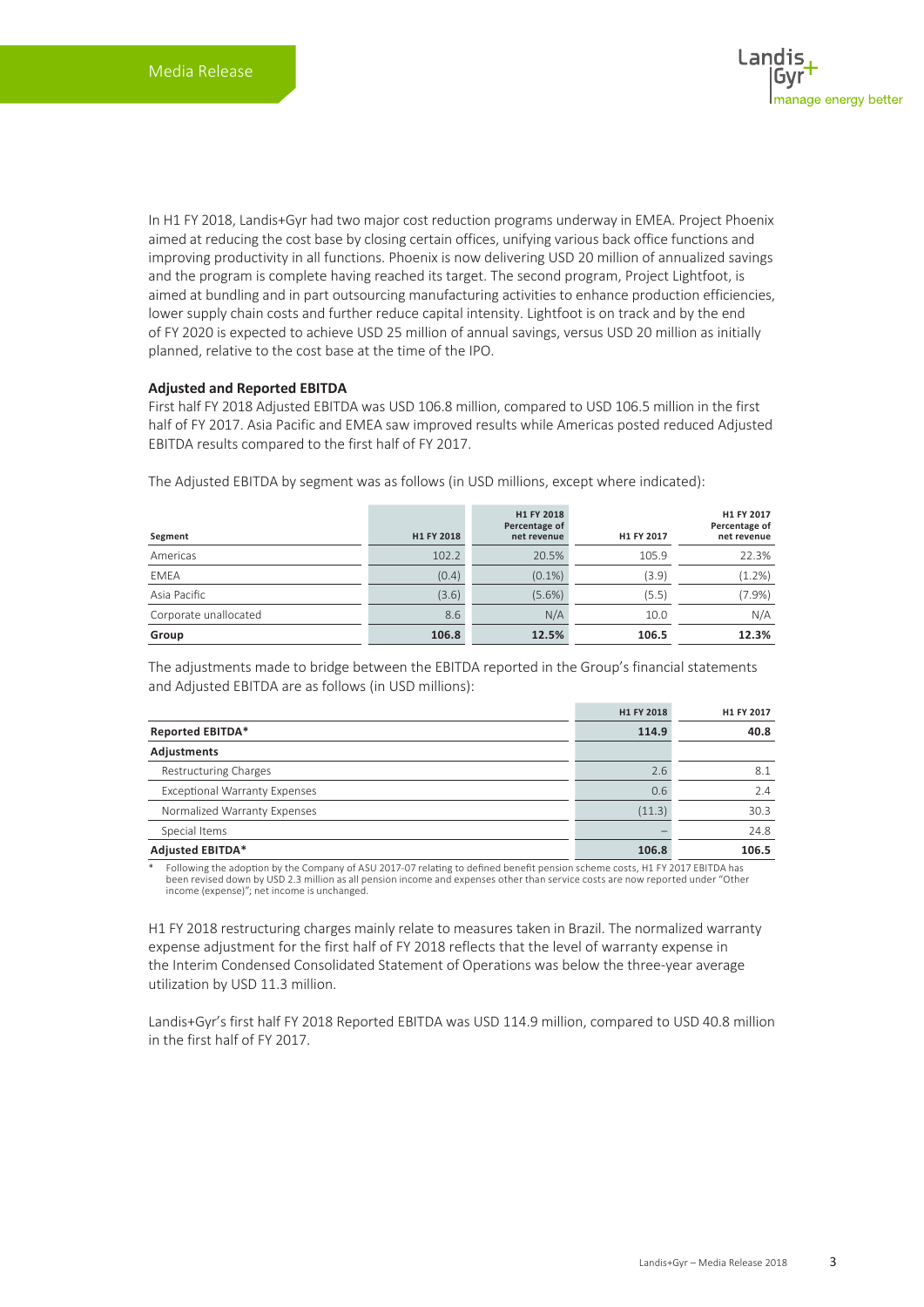### **Net income and EPS**

Net income for first half of FY 2018 was USD 59.2 million, or USD 2.01 per share. Net income included a non-cash gain of USD 15.5 million related to the sale of intelliHUB to the joint venture which was established together with Pacific Equity Partners in Australia in order to acquire Acumen. Net income increased by USD 54.1 million compared to the first half of FY 2017.

#### **Capital Expenditure**

In the first half of FY 2018, capital expenditure was USD 16.9 million, slightly below the first half of FY 2017 level.

#### **Cash Flow and Net Debt**

Free Cash Flow, defined as cash flow provided by operating activities (including changes in net working capital) minus cash flow used in investing activities (capital expenditure on tangible and intangible assets) excluding merger and acquisition activities (M&A) was USD 14.1 million in the first half of FY 2018, a decrease of USD 6.5 million from the first half of FY 2017. The main driver for the decrease was higher legacy warranty cash-outs.

"Landis+Gyr has a strong record of cash generation with free cash flow excluding M&A activities over the four fiscal years FY 2014 to FY 2017 averaging around USD 84 million per year. It's also the case that our cash generation tends to be skewed to the second half, given the timing of certain cash-outs. We expect another strong cash flow year in FY 2018," added Jonathan Elmer, Landis+Gyr's Chief Financial Officer.

Net debt was USD 110.4 million and USD 107.3 million at September 30, 2018 and 2017, respectively, an increase of USD 3.1 million (net of the dividend payment of USD 68.4 million in July 2018, and the equity contribution of USD 18.9 million to the joint venture in Australia which acquired Acumen). The ratio of net debt to trailing twelve months Adjusted EBITDA was 0.5 at the end of September 2018.

### **FY 2018 Outlook**

Landis+Gyr expects the second half of FY 2018 to be stronger than the first half; however, the supply chain situation remains challenging and leads to greater uncertainty than usual. Landis+Gyr's outlook for FY 2018 net revenues is 1 – 3% growth year over year. Adjusted EBITDA is expected to be in the range between USD 217 million and USD 237 million, as EMEA and Asia Pacific further improve their performance over the course of the second half and the Americas remains resilient. FY 2018 Free Cash Flow (excluding M&A activities) is expected to be between USD 90 million and USD 110 million. The FY 2018 dividend is expected to be the Swiss franc equivalent of at least 75% of Free Cash Flow (excluding M&A activities) and is expected to be not less than the FY 2017 dividend amount of CHF 2.30 per share.

#### **Regional Leadership**

Susanne Seitz will join Landis+Gyr as the new Executive Vice President for EMEA on November 19, 2018. In Asia Pacific, Steve Jeston has been named as the Interim Head of the region. The Company has set January 29, 2019 as the date for Landis+Gyr's first Capital Markets Day and the opportunity to meet the extended Executive Team.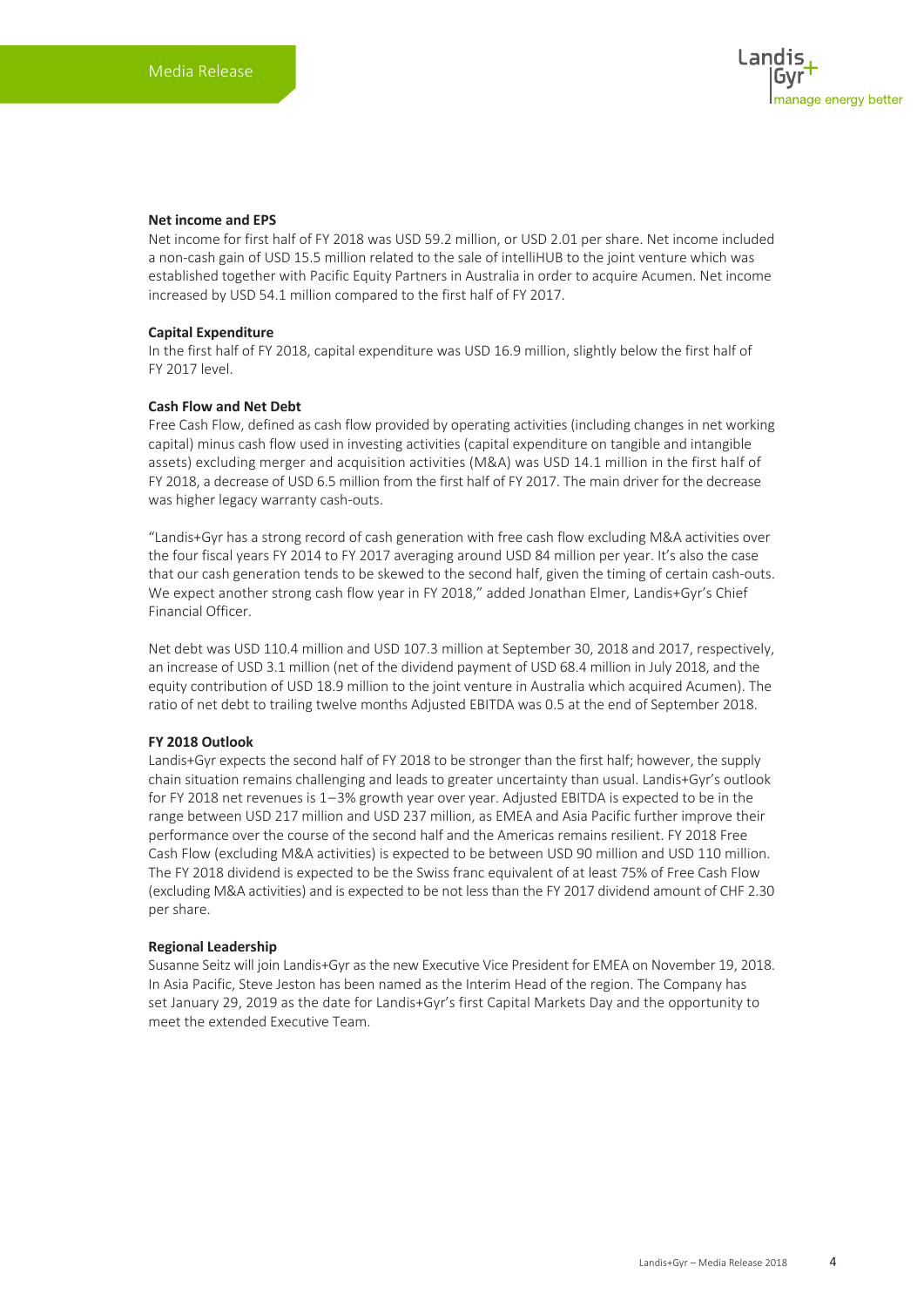### **Sustainability Report**

Landis+Gyr's FY 2017 Sustainability Report was issued today. In FY 2017: water consumption within the Group decreased by 10.0%; total use of chemicals decreased by 2.4%; total waste produced increased by 5.3%, primarily due to the transfer of manufacturing capacities internally and to external partners; and total  $CO<sub>2</sub>$  emissions fell by 11.1%. Since measurement began of Landis+Gyr's carbon footprint in 2007, CO<sub>2</sub> emissions have been reduced on a per-turnover basis by 31%. For more information please see: [Link](https://www.landisgyr.com/webfoo/wp-content/uploads/2018/10/LandisGyr_Sustainability_Report_17-18.pdf)

#### **Recent Corporate Developments**

- In North America, Public Power customers across the US signed new Landis+Gyr technology solution agreements totaling over 270'000 additional AMI endpoints planned for deployment along with a refresh of software and technology. Key customer names include Kissimmee Utility Authority, South Plains and Sulphur Springs.
- In the UK, the transition to the next generation smart meters (SMETS2) is now confirmed by government for December 2018. As the UK market leader, Landis+Gyr added orders to committed backlog of GBP 161 million with 18 million meters now deployed or under contract.
- In France, Enedis awarded Landis+Gyr a contract to supply approx. 20% of their future volumes (with potential for further expansion) in the planned rollout of the next thirteen million Linky meters by 2023; in line with the previous tenders and contracts to supply Linky meters and data concentrators.
- Landis+Gyr launched a comprehensive managed services solution to operate all of Caruna Oy's 660'000 smart metering points in Finland with more than 17 million validated metering values provided to Caruna and its customers every day. The service includes full smart metering operations responsibility for a duration of six years and an optional extension for an additional three years.
- Landis+Gyr and Pacific Equity Partners (PEP) established a joint venture which acquired Acumen from Origin Energy Limited, Australia's largest energy retailer. The Acumen business includes the existing management of an already deployed 170'000 smart meters and a material long-term contract with Origin for the deployment and management of additional smart meters across Australia.

Landis+Gyr Group's Half Year Report 2018, the Sustainability Report 2017/2018 and the Half Year 2018 investor presentation were published today and can be downloaded at www.landisgyr.com/investors.

#### **Analyst and Media Webcast and Telephone Conference**

The management of Landis+Gyr will host an analyst and media call to discuss the company's results.

| Date and time: | October 26, 2018 at 09:00 am CET            |
|----------------|---------------------------------------------|
| Speakers:      | Richard Mora (CEO) and Jonathan Elmer (CFO) |
| Audio webcast: | I ink                                       |
| Telephone:     | Europe: +41 (0)58 310 5000                  |
|                | UK: +44 (0)207 107 0613                     |
|                | US: +1 (1)631 570 5613                      |

Please dial in 10 – 15 minutes before the start of the presentation and ask for "Landis+Gyr half year results 2018".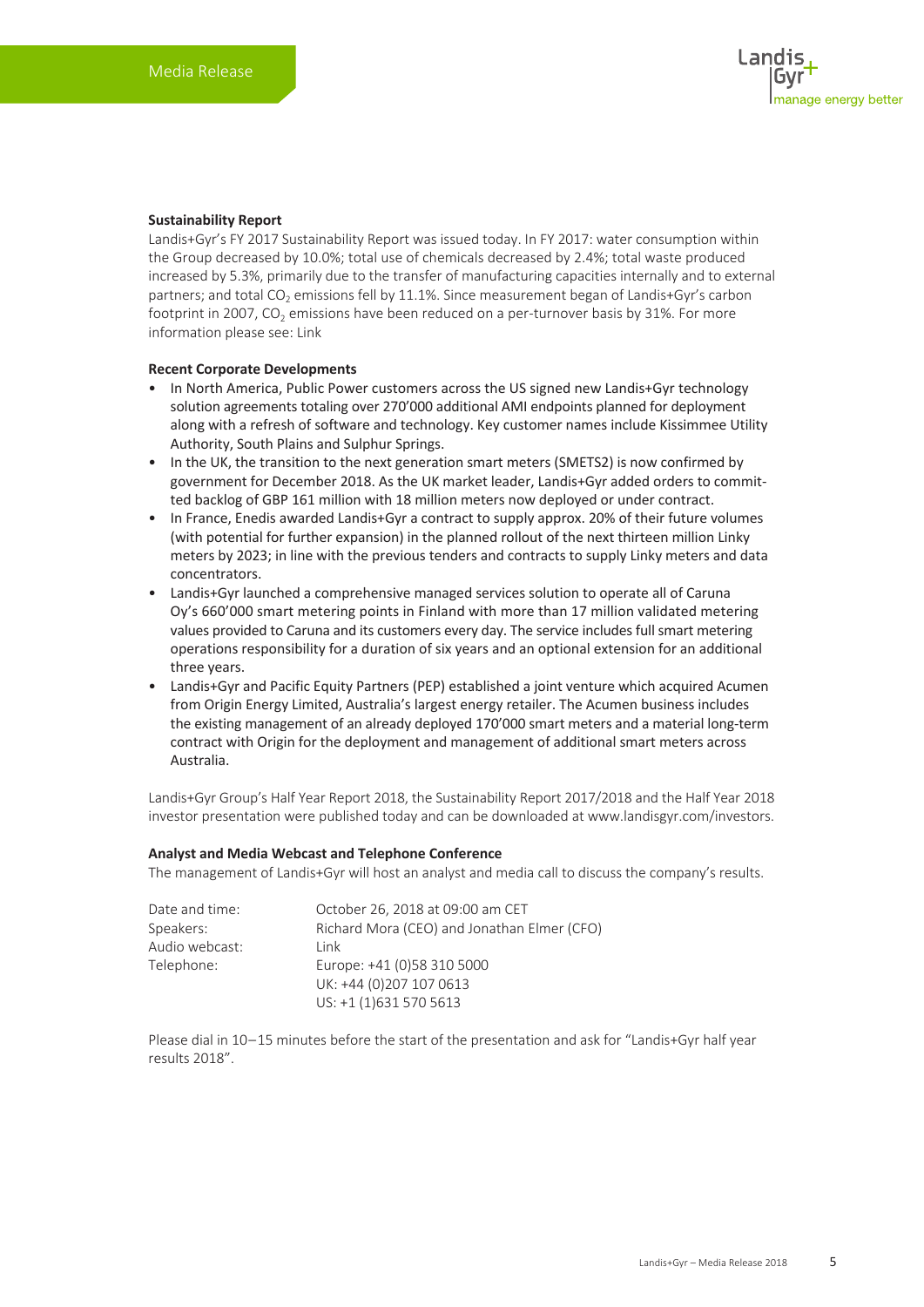### **Contact**

Stan March Phone +1 678 258 1321 Stan.March@landisgyr.com

Christian Waelti Phone +41 41 935 6331 Christian.Waelti@landisgyr.com

#### **Key Dates**

Capital Markets Day January 29, 2019 Release of Results for Financial Year 2018 May 29, 2019 Annual General Meeting 2019 **June 25, 2019** Release of Half Year Results 2019 October 25, 2019

### **About Landis+Gyr**

Landis+Gyr is the leading global provider of integrated energy management solutions for the utility sector. Offering one of the broadest portfolios of products and services to address complex industry challenges, the company delivers comprehensive solutions for the foundation of a smarter grid, including smart metering, distribution network sensing and automation tools, load control, analytics and energy storage. Landis+Gyr operates in over 30 countries across five continents. With sales of approximately USD 1.7 billion, the company employs c. 6'000 people with the sole mission of helping the world manage energy better. More information is available at www.landisgyr.com.

Landis+Gyr Group AG Theilerstrasse 1 CH-6301 Zug +41 41 935 6000 ir@landisgyr.com www.landisgyr.com/investors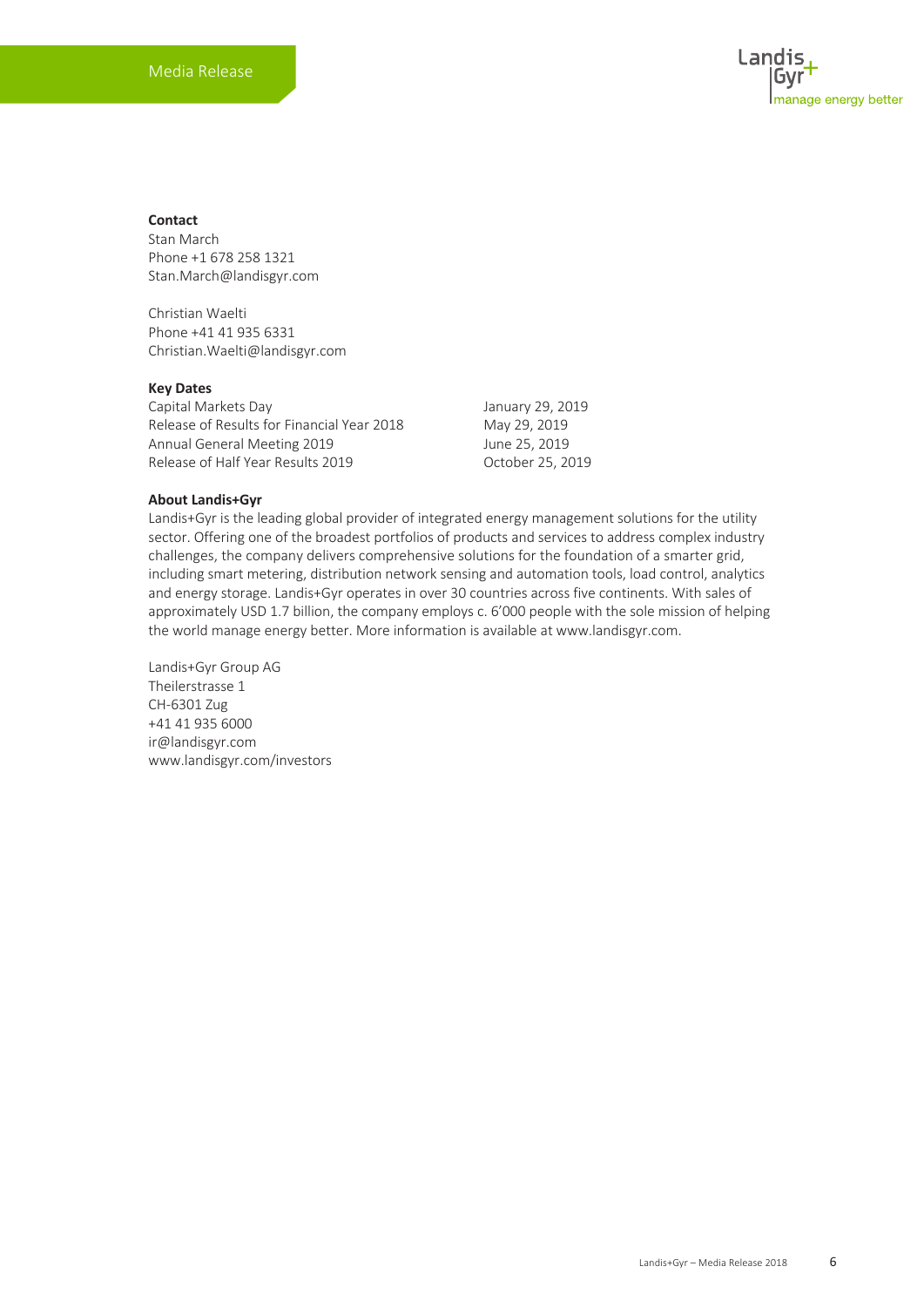# Extracts from the Half-Year Report 2018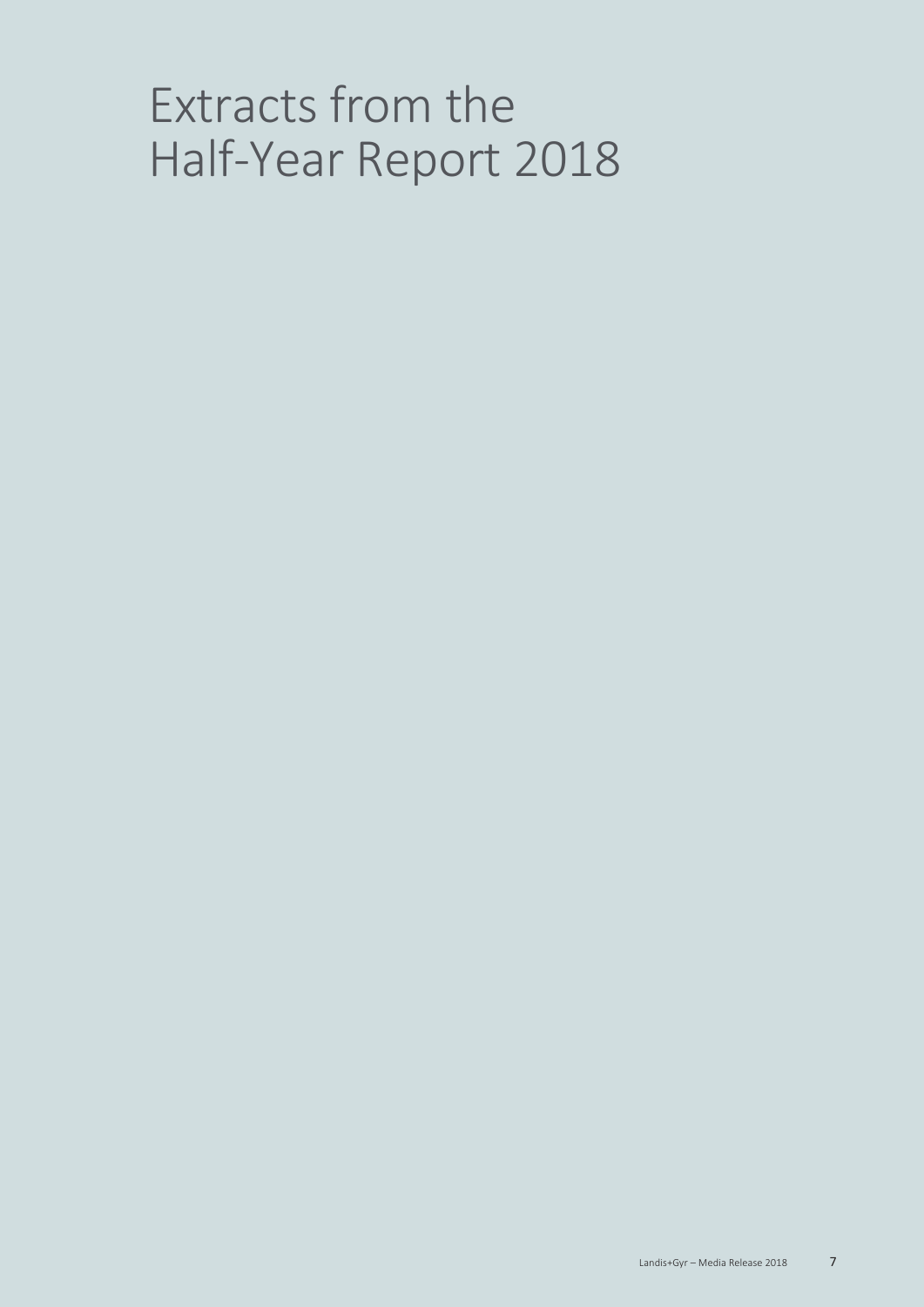# Interim Condensed Consolidated Statements of Operations (unaudited)

|                                                                          | SIX MONTHS ENDED SEPTEMBER 30, |            |
|--------------------------------------------------------------------------|--------------------------------|------------|
| USD in thousands, except per share data and number of shares             | 2018                           | 2017       |
| Net revenue                                                              | \$852'910                      | \$865'639  |
| Cost of revenue                                                          | 576'979                        | 622'913    |
| <b>Gross profit</b>                                                      | 275'931                        | 242'726    |
| <b>Operating expenses</b>                                                |                                |            |
| Research and development                                                 | 78'862                         | 83'247     |
| Sales and marketing                                                      | 46'870                         | 54'725     |
| General and administrative                                               | 64'897                         | 94'896     |
| Amortization of intangible assets                                        | 17'714                         | 17'674     |
| <b>Operating income (loss)</b>                                           | 67'588                         | (7'816)    |
| Other income (expense)                                                   |                                |            |
| Interest income                                                          | 272                            | 368        |
| Interest expense                                                         | (3'114)                        | (3'761)    |
| Non-operational pension (cost) credit                                    | 2'080                          | 2'274      |
| Gain on divestments                                                      | 15'545                         |            |
| Income (loss) on foreign exchange, net                                   | (2'484)                        | 7'862      |
| Income (loss) before income tax expense                                  | 79'887                         | (1'073)    |
| Income tax benefit (expense)                                             | (19'114)                       | 6'330      |
| Net income before noncontrolling interests and equity method investments | 60'773                         | 5'257      |
| Net loss from equity investments                                         | (1'701)                        |            |
| Net income before noncontrolling interests                               | 59'072                         | 5'257      |
| Net income (loss) attributable to noncontrolling interests, net of tax   | (137)                          | 185        |
| Net income attributable to Landis+Gyr Group AG Shareholders              | \$59'209                       | \$5'072    |
| Earnings per share:                                                      |                                |            |
| Basic and diluted                                                        | \$2.01                         | \$0.17     |
| Weighted average number of shares used in computing earnings per share:  |                                |            |
| Basic and diluted                                                        | 29'507'940                     | 29'510'000 |

The accompanying footnotes, included in the Half Year Report, are an integral part of these interim condensed consolidated financial statements.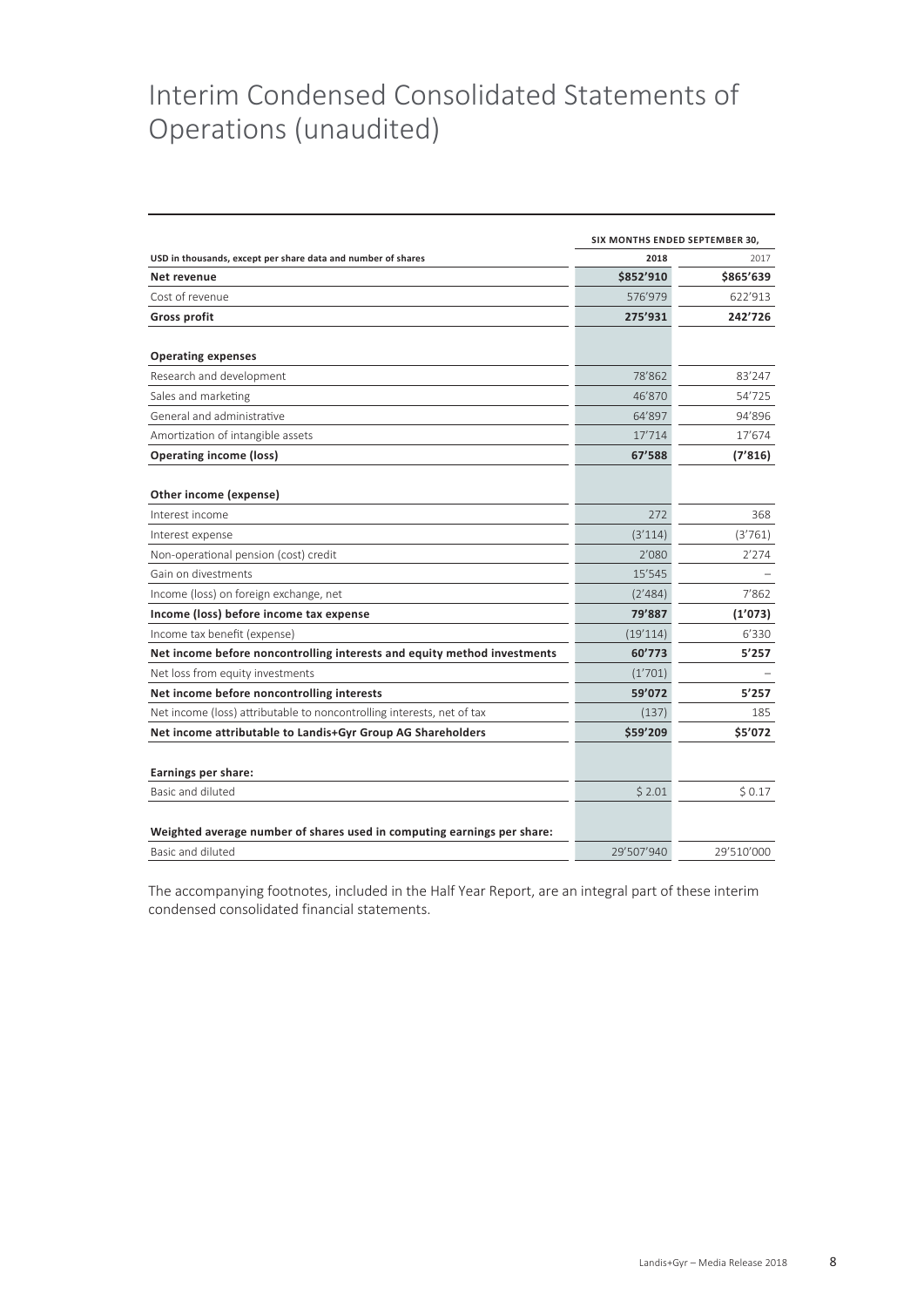# Interim Condensed Consolidated Balance Sheets (unaudited)

|                                                                                                                            | September 30, 2018 | March 31, 2018 |
|----------------------------------------------------------------------------------------------------------------------------|--------------------|----------------|
| USD in thousands, except share data                                                                                        |                    | <b>AUDITED</b> |
| <b>ASSETS</b>                                                                                                              |                    |                |
| <b>Current assets</b>                                                                                                      |                    |                |
| Cash and cash equivalents                                                                                                  | \$45'891           | \$101'763      |
| Restricted cash                                                                                                            |                    | 5'000          |
| Accounts receivable, net of allowance for doubtful accounts<br>of \$5.7 million and \$6.2 million                          | 329'151            | 315'788        |
| Inventories, net                                                                                                           | 138'777            | 121'398        |
| Prepaid expenses and other current assets                                                                                  | 55'384             | 45'363         |
| <b>Total current assets</b>                                                                                                | 569'203            | 589'312        |
|                                                                                                                            |                    |                |
| Property, plant and equipment, net                                                                                         | 144'832            | 164'400        |
| Intangible assets, net                                                                                                     | 355'850            | 381'674        |
| Goodwill                                                                                                                   | 1'353'910          | 1'361'591      |
| Deferred tax assets                                                                                                        | 15'742             | 16'021         |
| Other long-term assets                                                                                                     | 79'552             | 37'683         |
| <b>TOTAL ASSETS</b>                                                                                                        | \$2'519'089        | \$2'550'681    |
|                                                                                                                            |                    |                |
| <b>LIABILITIES AND EQUITY</b>                                                                                              |                    |                |
| <b>Current liabilities</b>                                                                                                 |                    |                |
| Trade accounts payable                                                                                                     | \$186'889          | \$150'168      |
| Accrued liabilities                                                                                                        | 35'222             | 40'015         |
| Warranty provision                                                                                                         | 33'306             | 47'870         |
| Payroll and benefits payable                                                                                               | 49'406             | 65'210         |
| Loans payable                                                                                                              | 156'373            | 142'327        |
| Other current liabilities                                                                                                  | 66'074             | 69'655         |
| <b>Total current liabilities</b>                                                                                           | 527'270            | 515'245        |
|                                                                                                                            |                    |                |
| Warranty provision – non current                                                                                           | 16'560             | 25'557         |
| Pension and other employee liabilities                                                                                     | 45'754             | 55'743         |
| Deferred tax liabilities                                                                                                   | 31'713             | 32'520         |
| Tax provision                                                                                                              | 26'347             | 25'492         |
| Other long-term liabilities                                                                                                | 80'449             | 88'103         |
| <b>Total liabilities</b>                                                                                                   | 728'093            | 742'660        |
|                                                                                                                            |                    |                |
| Commitments and contingencies - Note 13                                                                                    |                    |                |
|                                                                                                                            |                    |                |
| Shareholders' equity                                                                                                       |                    |                |
| Landis+Gyr Group AG shareholders' equity<br>Registered ordinary shares (29'510'000 issued shares at September 30, 2018 and |                    |                |
| March 31, 2018, respectively)                                                                                              | 309'050            | 309'050        |
| Additional paid-in capital                                                                                                 | 1'407'474          | 1'475'421      |
| Retained earnings                                                                                                          | 114'930            | 55'721         |
| Accumulated other comprehensive loss                                                                                       | (42'842)           | (35'554)       |
| Treasury shares, at cost<br>(5'000 and nil shares at September 30, and March 31, 2018, respectively)                       | (316)              |                |
| Total Landis+Gyr Group AG shareholders' equity                                                                             | 1'788'296          | 1'804'638      |
| Noncontrolling interests                                                                                                   | 2'700              | 3'383          |
| Total shareholders' equity                                                                                                 | 1'790'996          | 1'808'021      |
| TOTAL LIABILITIES AND SHAREHOLDERS' EQUITY                                                                                 | \$2'519'089        | \$2′550′681    |

The accompanying footnotes, included in the Half Year Report, are an integral part of these interim condensed consolidated financial statements.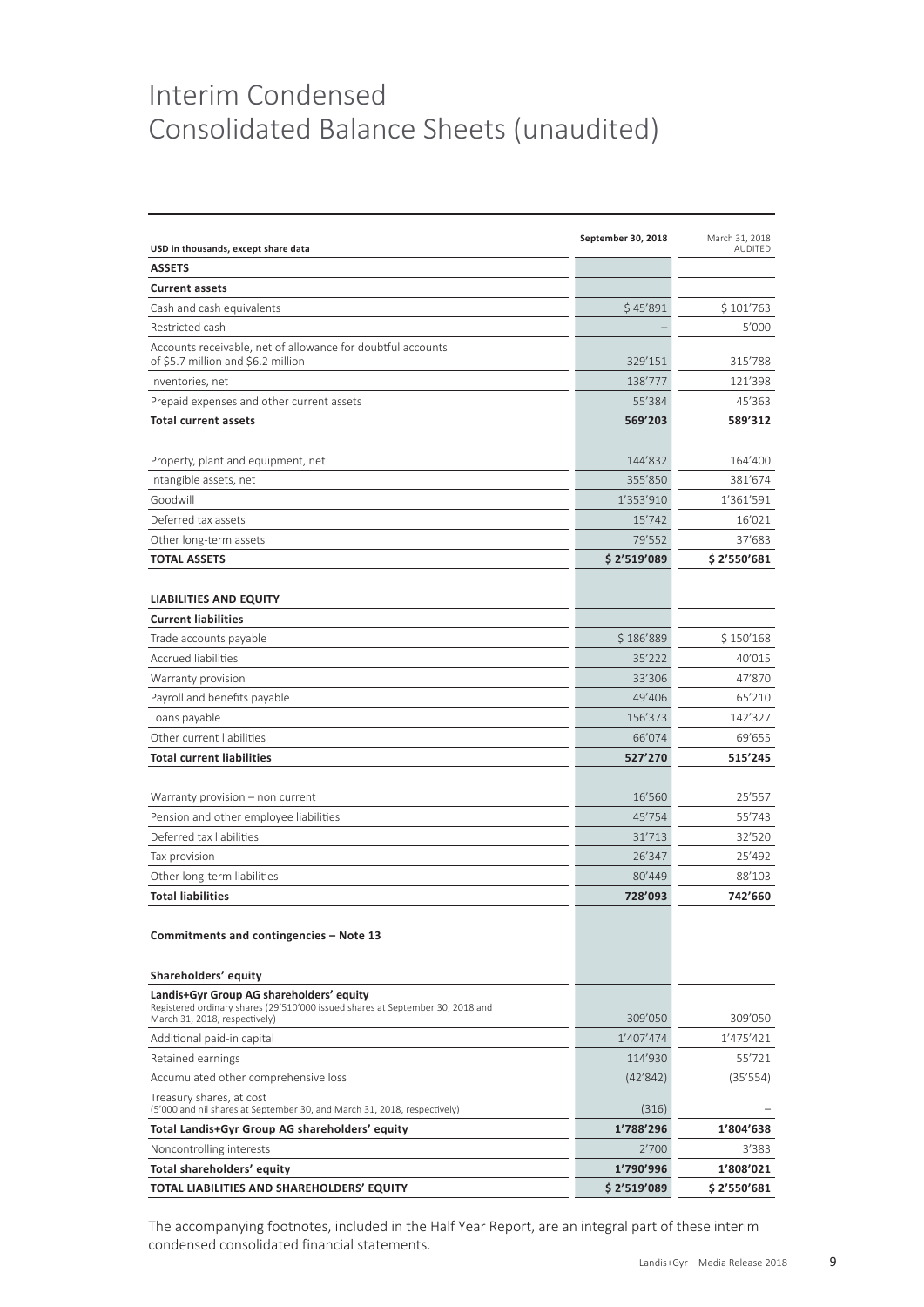# Interim Condensed Consolidated Statements of Cash Flows (unaudited)

|                                                                                                                              | SIX MONTHS ENDED SEPTEMBER 30, |           |  |  |
|------------------------------------------------------------------------------------------------------------------------------|--------------------------------|-----------|--|--|
| <b>USD in thousands</b>                                                                                                      | 2018                           | 2017      |  |  |
| Cash flow from operating activities                                                                                          |                                |           |  |  |
| Net income (loss)                                                                                                            | \$59'072                       | \$5'257   |  |  |
| Adjustments to reconcile net income to net cash provided by (used in)<br>operating activities:                               |                                |           |  |  |
| Depreciation and amortization                                                                                                | 47'280                         | 48'629    |  |  |
| Net loss (income) from equity investments                                                                                    | 1'701                          |           |  |  |
| Share-based compensation                                                                                                     | 556                            |           |  |  |
| Gain on divestments                                                                                                          | (15'545)                       |           |  |  |
| IPO recognition bonus - equity component                                                                                     |                                | 6'551     |  |  |
| Gain on disposal of property, plant and equipment                                                                            | 103                            | 516       |  |  |
| Effect of foreign currencies translation on non-operating items, net                                                         | (2'459)                        | 2'886     |  |  |
| Change in allowance for doubtful accounts                                                                                    | (484)                          | 1'662     |  |  |
| Deferred income tax                                                                                                          | (1'507)                        | (1'654)   |  |  |
| Change in operating assets and liabilities, net of effect of<br>businesses acquired and effect of changes in exchange rates: |                                |           |  |  |
| Accounts receivable                                                                                                          | (30'747)                       | 20'253    |  |  |
| Inventories                                                                                                                  | (19'351)                       | (5'310)   |  |  |
| Trade accounts payable                                                                                                       | 52'365                         | (5'318)   |  |  |
| Other assets and liabilities                                                                                                 | (60'113)                       | (34'379)  |  |  |
| Net cash provided by operating activities                                                                                    | 30'871                         | 39'093    |  |  |
| Cash flow from investing activities                                                                                          |                                |           |  |  |
| Payments for property, plant and equipment                                                                                   | (16'525)                       | (19'055)  |  |  |
| Payments for intangible assets                                                                                               | (326)                          | (46)      |  |  |
| Proceeds from the sale of property, plant and equipment                                                                      | 126                            | 558       |  |  |
| <b>Business acquisitions</b>                                                                                                 | (18'945)                       |           |  |  |
| Net cash used in investing activities                                                                                        | (35'670)                       | (18'543)  |  |  |
| Cash flow from financing activities                                                                                          |                                |           |  |  |
| Purchase of treasury shares                                                                                                  | (436)                          |           |  |  |
| Dividends paid                                                                                                               | (68'383)                       |           |  |  |
| Proceeds from third party facility                                                                                           | 18'081                         | 215'000   |  |  |
| Repayment of borrowings to third party facility                                                                              | (2'279)                        | (24)      |  |  |
| Capital contribution related to IPO recognition bonus - cash component                                                       |                                | 3'275     |  |  |
| Repayment of borrowings to shareholders and related party facility                                                           |                                | (215'000) |  |  |
| Net cash provided by (used in) financing activities                                                                          | (53'017)                       | 3'251     |  |  |
|                                                                                                                              |                                |           |  |  |
| Net increase (decrease) in cash and cash equivalents                                                                         | (57'816)                       | 23'801    |  |  |
| Cash and cash equivalents at beginning of period, including restricted cash                                                  | 106'763                        | 101'033   |  |  |
| Effects of foreign exchange rate changes on cash and cash equivalents                                                        | (3'056)                        | 580       |  |  |
| Cash and cash equivalents at end of period, including restricted cash                                                        | \$45'891                       | \$125'414 |  |  |
|                                                                                                                              |                                |           |  |  |
| Supplemental cash flow information                                                                                           |                                |           |  |  |
| Cash paid for income tax                                                                                                     | \$ 17'005                      | \$22'296  |  |  |
| Cash paid for interest                                                                                                       | \$2'619                        | \$4'661   |  |  |

The accompanying footnotes, included in the Half Year Report, are an integral part of these interim condensed consolidated financial statements.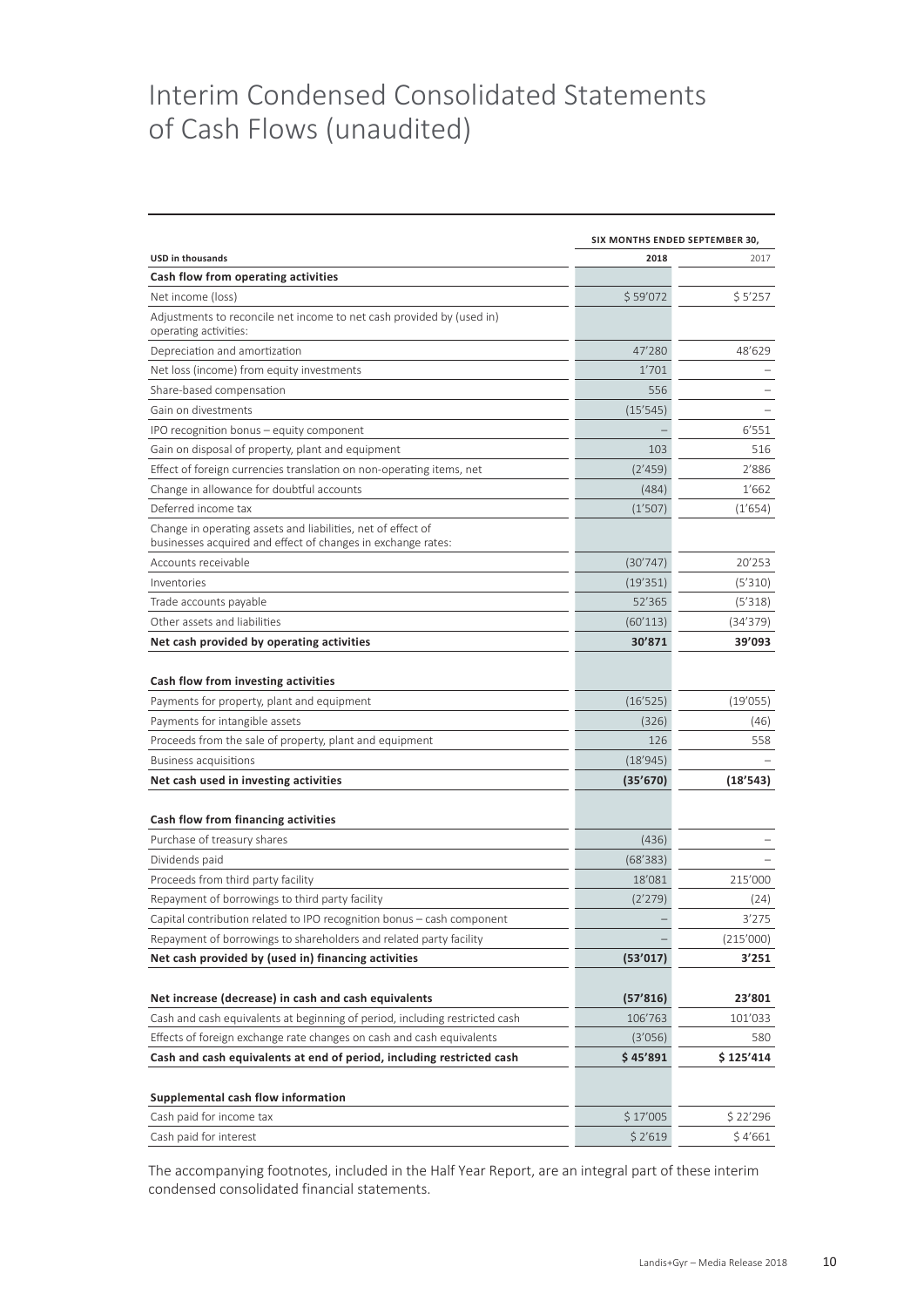# Supplemental Reconciliation and Definitions

### **Adjusted EBITDA**

The reconciliation of EBITDA to Adjusted EBITDA is as follows for the six months period ended September 30, 2018 and 2017:

|                                                | <b>L+G GROUP AG</b> |                          | <b>AMERICAS</b> |                          | <b>EMEA</b> |                                          | <b>ASIA PACIFIC</b> |          | <b>CORPORATE AND</b><br><b>ELIMINATIONS</b> |                  |
|------------------------------------------------|---------------------|--------------------------|-----------------|--------------------------|-------------|------------------------------------------|---------------------|----------|---------------------------------------------|------------------|
| USD in millions, unless<br>otherwise indicated | H1 18               | H1 17                    | H1 18           | H1 17                    | H1 18       | H1 17                                    | H1 18               | H1 17    | H1 18                                       | H1 17            |
| <b>Operating income</b>                        | \$67.6              | \$ (7.8)                 | \$79.8          | \$36.7                   |             | $\frac{1}{2}$ (9.3) $\frac{1}{2}$ (17.4) | \$ (6.7)            | \$ (8.2) |                                             | $$3.8 \$ (18.9)$ |
| Amortization of<br>intangible assets           | 24.6                | 24.7                     | 16.7            | 16.6                     | 3.7         | 3.7                                      | 0.9                 | 1.1      | 3.3                                         | 3.3              |
| Depreciation                                   | 22.7                | 23.9                     | 13.3            | 15.1                     | 7.4         | 6.8                                      | 1.7                 | 1.8      | 0.3                                         | 0.2              |
| Impairment of<br>intangible assets             |                     | $\overline{\phantom{0}}$ |                 |                          |             |                                          |                     |          |                                             |                  |
| <b>EBITDA</b>                                  | 114.9               | 40.8                     | 109.8           | 68.4                     | 1.8         | (6.9)                                    | (4.1)               | (5.3)    | 7.4                                         | (15.4)           |
| Restructuring charges                          | 2.6                 | 8.1                      | 1.5             | (0.1)                    | 0.5         | 7.7                                      | 0.6                 |          |                                             | 0.5              |
| Exceptional warranty<br>related expenses       | 0.6                 | 2.4                      |                 | $\overline{\phantom{m}}$ | (0.6)       | 2.4                                      |                     | -        | 1.2                                         |                  |
| Normalized warranty<br>related expenses        | (11.3)              | 30.3                     | (9.1)           | 37.6                     | (2.1)       | (7.1)                                    | (0.1)               | (0.2)    | 0.0                                         |                  |
| Special items                                  |                     | 24.8                     |                 | $\overline{\phantom{a}}$ |             |                                          |                     |          |                                             | 24.8             |
| <b>Adjusted EBITDA</b>                         |                     | \$106.8\$3106.5          | \$102.2\$3105.9 |                          | \$ (0.4)    | \$ (3.9)                                 | \$ (3.6)            | \$ (5.5) | \$8.6                                       | \$10.0           |
| Adjusted<br>EBITDA margin (%)                  | 12.5%               | 12.3%                    | 20.5%           | 22.3%                    | $(0.1\%)$   | (1.2%)                                   | $(5.6\%)$           | (7.9%    |                                             |                  |